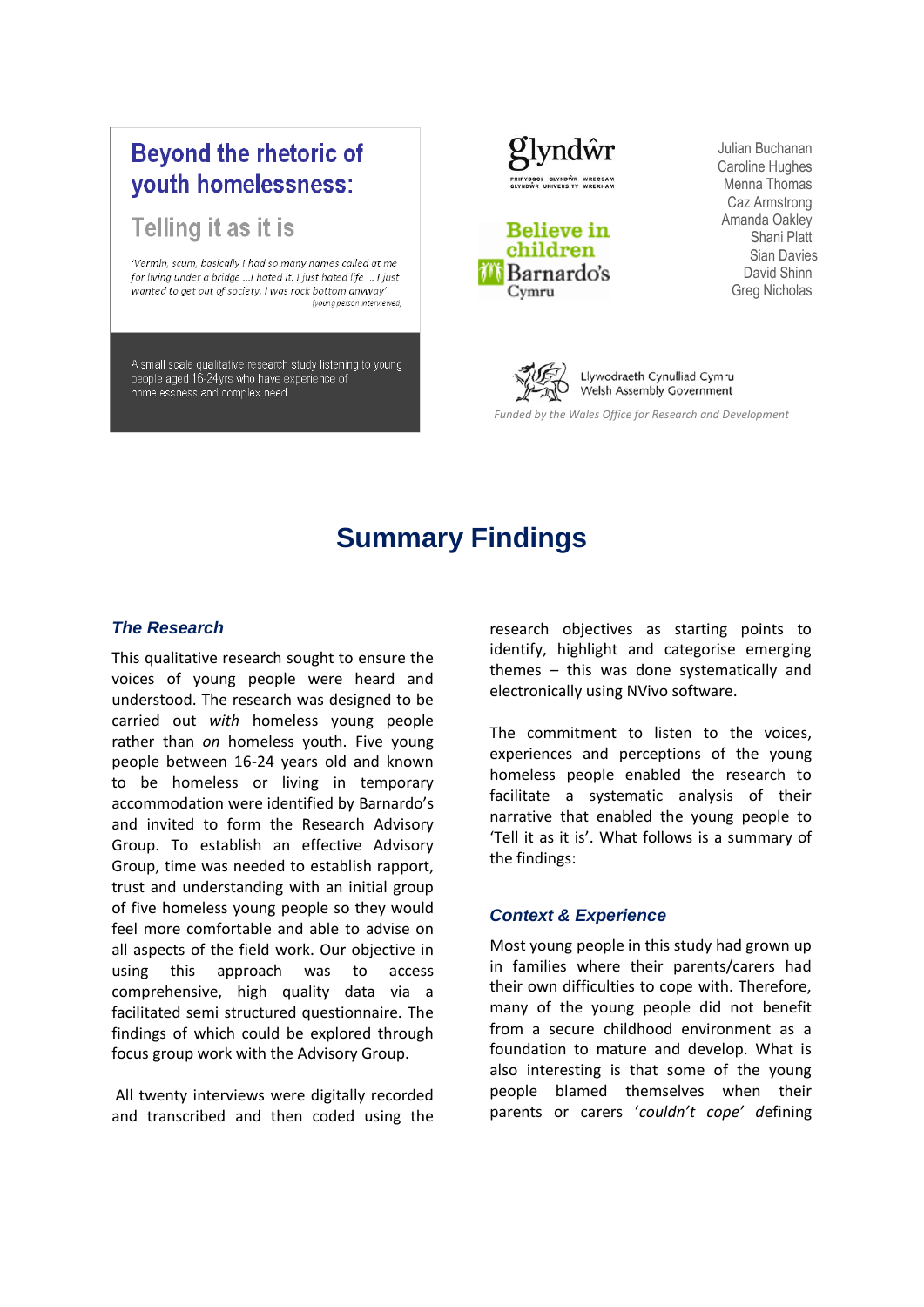themselves as a '*problem* child'. Almost half of the young people had been looked after by the local authority (n=9) on both a long term and short term basis. The Social Exclusion Unit Task Force report 'Realising Young Potential and Supporting Care Leavers into Education, Employment and Training (2009)**<sup>1</sup>** identifies that care leavers with significant support needs are in greater need of effective coordinated intervention, without which they risk increased disadvantage. The report identifies the high risk groups as young people with mental health problems, learning difficulties, emotional and attachment difficulties, substance misuse, young offenders and young parents-such needs were manifested in the respondent group.

## *Perceived Needs*

All the young people interviewed expressed that they wanted a more stable lifestyle. Securing permanent accommodation that met their needs was seen as a priority. However, some young people described being placed in unsuitable accommodation, which was particularly problematic for young parents. Many of the young people had not had an opportunity to develop skills needed to live independently, like meal planning, hygiene and budgeting. The support given by the hostels to develop independent living skills was valued by the young people. The young people all aimed to be engaged in employment or education and training, although being without permanent accommodation presented considerable challenges to achieving this aim. The Social Exclusion Unit report 'Transitions: Young People with Complex Needs'**<sup>2</sup>** identified that vulnerable young people, including care leavers, lack the social networks and social capital necessary to enable them to make informed choices about their future. Again, the support given by the hostels, including

provision of a training officer, was viewed as helpful by the young people.

## *Barriers to Accessing Services*

There appears to be a lack of accessible information about the services available, with young people describing trying to locate services when they are in a crisis situation. This is supported by the recent Shelter Cymru petition<sup>3</sup> to the Welsh Assembly Government which called for education about leaving home to be made part of the national curriculum. It is evident that the young people face barriers in accessing frontline services, particularly in the statutory sector. The Children (Leaving Care) Act 2000 amended the Children Act 1989 and imposed new duties on the local authority to provide better services to care leavers as part of corporate parenting responsibilities. In seeming conflict to the concept of corporate parenting, the young people describe feeling judged by the staff in the Homeless section of the housing department, which they find especially difficult as they are required to impart personal information about how they became homeless in order to secure emergency accommodation.

Clearly, it is important for staff to demonstrate sensitivity and respect when interviewing vulnerable young people. The definition of priority need leads to difficulties. Young men over the age of 18 tend not to fall into the 'priority need' group which means that they are unlikely to be allocated housing authority or housing association priority. Young homeless people can experience stigma and discrimination from the general public, which has an impact on what is often already low self esteem. This can lead to young people trying to hide their situation, and feeling ostracised from society.

1

.

<sup>1</sup> Cabinet Office. (2009[\) Realising young potential: supporting care](http://www.cabinetoffice.gov.uk/media/310305/eet_report.pdf)  [leavers into education, employment and training.](http://www.cabinetoffice.gov.uk/media/310305/eet_report.pdf)

<sup>2</sup> Social Exclusion Unit (2005) Transitions. Young People with Complex Needs. London, Office of the Deputy Prime Minister;

<sup>3</sup> Norman, K. (2009) Teens backing call to put leaving home on the curriculum, Western Mail, 3 December 2009 accessed online http://www.walesonline.co.uk/news/walesnews/2009/12/03/teens-backing-call-to-put-leaving-homeon-the-curriculum-91466-25309111/ 29th March 2010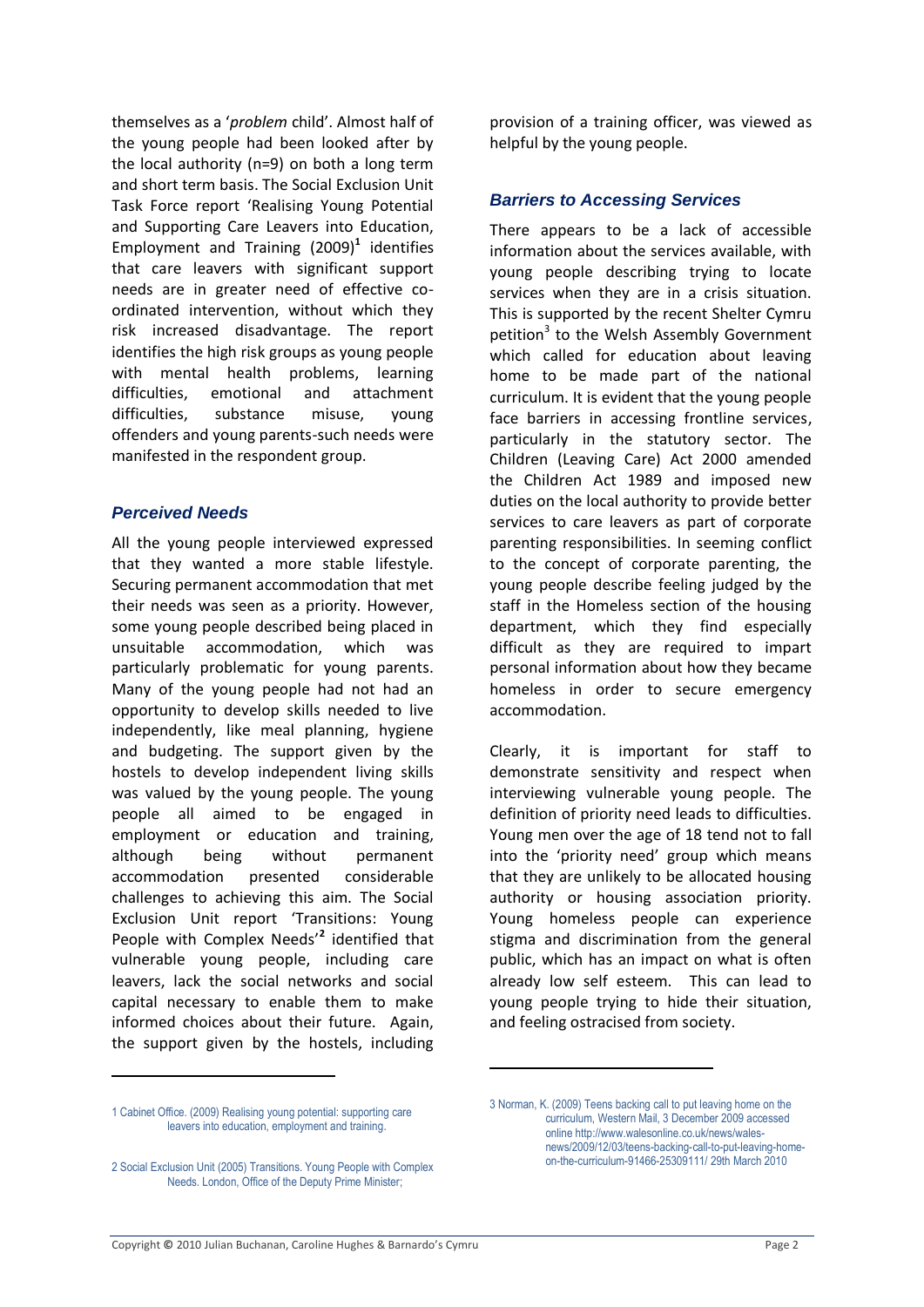### *Facilitators to receiving help*

There is a range of valued support for homeless young people in Wrexham provided by the voluntary sector, with staff who are perceived by the young people to be committed, supportive and approachable. However, it should be recognised that the provision of some voluntary services, for example the after care services at Barnardos, are in part funded by the local authority, therefore the distinction between statutory and voluntary provision is not clear cut. Young people are appreciative of the services that are provided including practical support to meet basic needs of food, warmth and shelter, and emotional support. Young people also value friendships with other people in similar situations, and obtain support from the relationships they develop. The relationships are particularly important as the young people are often without family support. This factor emerged strongly from the research, and developing mechanisms to enhance these important social support systems is identified as a recommendation for improved policy and practice.

### *Gaps in service provision*

The number of homeless young people in Wrexham is difficult to establish**<sup>4</sup>** as there are 'hidden homeless'. For example, young people who do not have permanent accommodation, but are 'sofa surfing' do not appear in official statistics. The recent provision of Ty Nos night shelter in Wrexham is valued by the young people who have stayed there, although some young people are put off going to the night shelter as they feel intimidated by the older, established homeless people who use the facility. For vulnerable homeless young people, dormitory style accommodation while better than sleeping on the streets may feel a threatening situation.

1

It appears that there are at times not enough places to meet the demand given the number of homeless people in Wrexham, which includes young people. There are young people in Wrexham who are rough sleeping, sleeping in parks, outside public buildings and in makeshift shelters. Young people have been victims of crime and verbal abuse while street homeless with over half the respondents (n=12) having been a victim of crime. Although the young people spoke positively about the support given by the voluntary sector and within the hostels, finding permanent accommodation proved to be very difficult; waiting lists for local authority and housing association property are long, with young people resorting to using the private sector which does not have the same protection as social housing provision. Furthermore, there is a need for more accessible and practical support when young people do secure their own tenancy.

## *Young people's suggested improvements*

The young people suggested a range of improvements and were appreciative of being asked for their ideas. The suggestions included more night shelter type provision, and more structural aspects like changing the definition of priority need so it was not so restrictive, particularly in relation to young men over eighteen.

Many of the young people identified having somewhere to spend time during the day as important; the needs identified included having a place for warmth and shelter and being able to obtain advice, although mainly to gain support from other young people who are in a similar situation. It is pertinent to note that by 31st March 2010, the Personal Advisors service will be delivered 'in house' by Social Services, rather than being provided by Barnardos. Although it is understood that the provision of further facilities is being explored, the informality and accessibility of the existing established daily drop in service will come to an end.

<sup>4</sup> Hart, E., (2006) Youth Homeless Scoping Paper, Welsh Assembly Government, [http://www.cynulliadcymru.org/c47f2ac6b4726e395a40b31](http://www.cynulliadcymru.org/c47f2ac6b4726e395a40b310f172f081.pdf)

[<sup>0</sup>f172f081.pdf](http://www.cynulliadcymru.org/c47f2ac6b4726e395a40b310f172f081.pdf) accessed 25th March 2010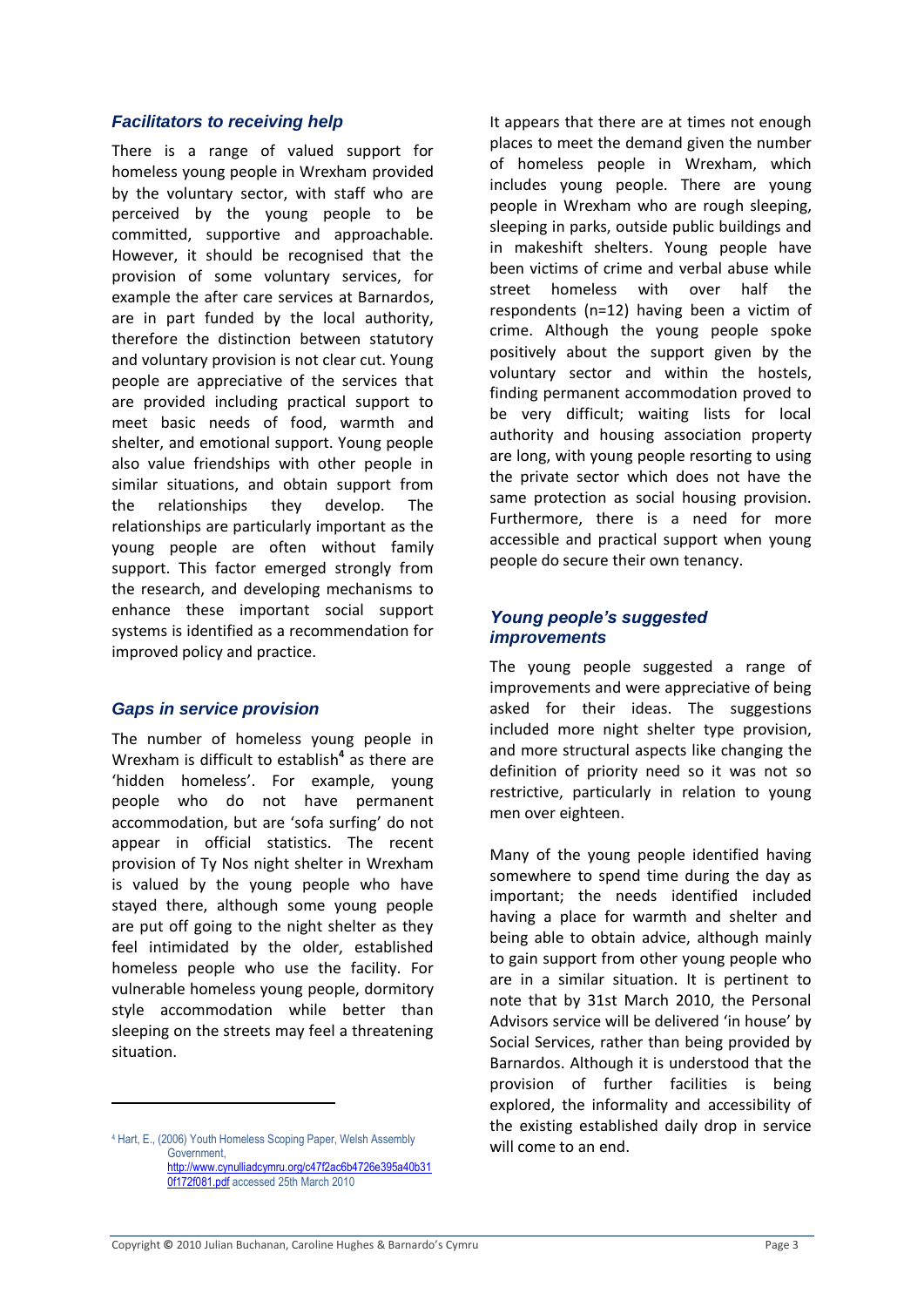The young people valued spending time with others who had been homeless, believing that a greater level of understanding was achieved. Some young people suggested that staff employed to work with homeless young people should have experienced homelessness themselves, perhaps as a consequence of not feeling understood by some front line staff. The young people expressed a desire to offer support and advice to other young people and were keen for mechanisms to allow them to do this.

# **Conclusion**

The young people in this research had experience of homelessness and a range of complex need including: mental health problems; self harm; family breakdown and conflict; sexual and physical abuse; close family bereavement and loss; alcohol and drug problems; learning difficulties; isolation as well as having been looked after by the Local Authority. While permanent accommodation is the pressing need, these young people will need additional support even when eventually accommodated in stable and appropriate housing. Without this support these young people are at risk of losing stable accommodation and becoming homeless again.

Their vulnerability and basic needs mean that most young people are pre-occupied with securing food, shelter, warmth, hygiene, support and friendship. Given the inability to secure settled permanent accommodation young homeless people tend to lead a transient existence staying at various shelters, hostels, friends' couches, night shelters and sometimes sleeping rough. Young homeless people find the day time difficult as there are relatively few places for them to go.

Once homeless it was easy for young people to become trapped within the revolving door of temporary accommodation. All the young people in this research found it difficult to secure permanent accommodation. In these

circumstances and given the difficult background and limited resources some young people we interviewed had become increasingly isolated, excluded and entrenched in their lifestyle.

Some of the vulnerable young people we interviewed may not reach their potential as adults unless policy and practice changes occur to provide the full range of services they need. There is clearly a need to invest resources in this most vulnerable group in order to try and prevent long term patterns of harmful behaviour. However, in a period of recession with the expectation of major cutbacks in public expenditure, given the competing demand from other groups, young homeless people with complex need may struggle to attract adequate funding for the services they need.

# **Recommendations**

1. Information about leaving home and homelessness should be more available to young people generally. The evidence from this report supports the Shelter Cymru petition<sup>5</sup> to WAG calling on education about leaving home to be made part of the national curriculum. The young people who took part in the research described having difficulty identifying the services that were available on becoming homeless, and were often in crisis when they were looking for help. Education about the nature, risk and impact of homelessness combined with where and how to get help, will not only help improve knowledge across young people's social networks but it may also help to reduce the level of discrimination towards young people who are homeless.

.

<sup>5</sup> *Norman, K. (2009) Teens backing call to put leaving home on the curriculum, Western Mail, 3 December 2009 accessed online http://www.walesonline.co.uk/news/walesnews/2009/12/03/teens-backing-call-to-put-leaving-homeon-the-curriculum-91466-25309111/ 29th March 2010*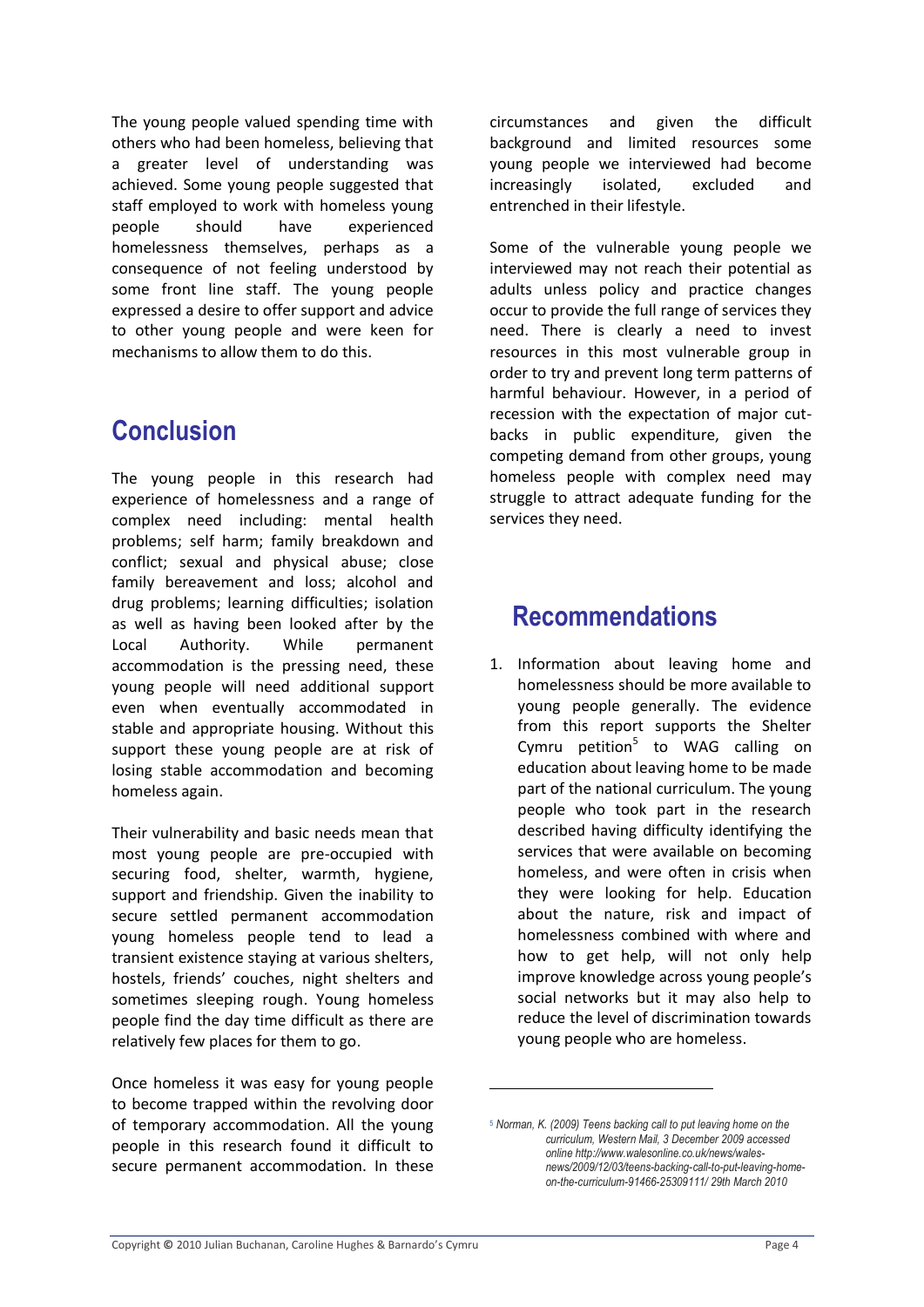- 2. Given the nature and extent of youth homelessness observed in this research it suggest:
	- a. There is a need for a more accurate assessment of the actual number of young homeless people. Official figures seem to seriously under estimate the size of the problem.
	- b. The criteria for determining who can and can't be considered 'priority need' needs reviewing so that vulnerable young homeless people are not excluded.
	- c. The current interpretation and impact of the housing and aftercare legislation also needs reviewing.
- 3. The gap between policies that are in place and how the young people experience services needs closing. Greater service user involvement and dialogue may help this process.
- 4. The Housing Act 1996 s191(1) states: 'A person becomes homeless intentionally if he deliberately does or fails to do anything in consequence of which he ceases to occupy accommodation which is available for his occupation and which it would have been reasonable for him to continue to occupy.' Becoming homeless at a young age is traumatic and often the result of a difficult set of circumstances. The experiences of young people in this research suggest the criteria and process for determining whether or not a young person can be regarded as 'intentionally homeless' need to be managed in a more sensitive and sympathetic manner.
- 5. Staff engaged in front line services, particularly those in the statutory sector, need to develop greater understanding and sensitivity towards this vulnerable group. Employing people who have experience of being homeless in

supportive front line roles may help improve the situation.

- 6. A more effective Inter-Agency Youth Homelessness Forum, with good representation from young homeless people (who should be paid for their attendance and contribution) could help identify, inform, monitor, advise and review on a wide range of housing issues, including those listed above. An Inter-Agency Youth Homelessness Forum could also help improve communication and understanding between statutory agencies, voluntary agencies and young homeless people.
- 7. While young people value the help they do receive there is a need for some services to be more suited to the diverse range of needs of homeless young people, in particular, ensuring that as far as possible that young people are not required to share bedrooms, and that those responsible for children are provided with suitable accommodation in terms of location, facilities and sharing with other tenants.
- 8. To improve access and engagement with services people who have experience of being homeless could be employed across various agencies to provide a wide range of support and guidance services to help homeless youth.
- 9. In order to make contact with an often hidden population of young people who are homeless an outreach buddying or befriending services could be considered. People who have experience of being homeless could be employed as buddies providing information, advice and support.
- 10. Stigma is an issue that could be tackled in local communities by public awareness events and campaigns, possibly led by the Inter-Agency Youth Homelessness Forum. Some good work has already commenced in this area.